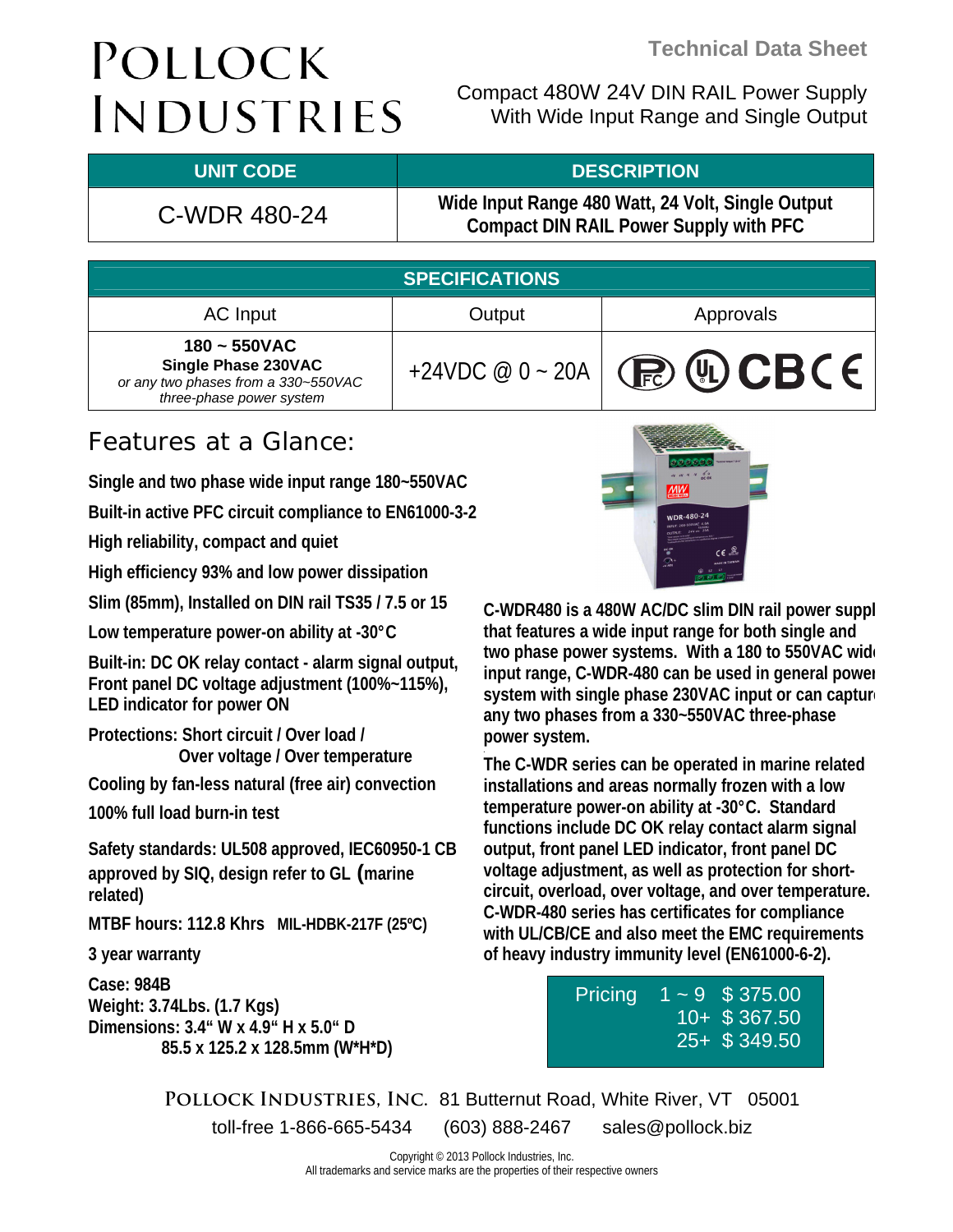

480W Single Output Industrial DIN RAIL Power Supply

# **WDR-480 series**



**Features :** 

- Single and two phase wide input range 180~550VAC
- Built-in active PFC circuit compliance to EN61000-3-2
- High efficiency 93% and low power dissipation
- Protections: Short circuit / Overload / Over voltage / Over temperature
- Cooling by free air convection
- Can be installed on DIN rail TS-35/7.5 or 15
- UL 508(industrial control equipment)approved ¡E¡E¡E¡E¡E¡E¡E¡E¡E¡E¡E
- EN61000-6-2(EN50082-2) industrial immunity level
- Built-in DC OK relay contact
- 100% full load burn-in test
- 3 years warranty



### **SPECIFICATION**

| <b>MODEL</b>                                |                                                                                                                                                                                                                                                                                                                                                                                                                                                                                                                                                                                                                                                                                                                                                                                   | <b>WDR-480-24</b>                                                                                                                       | WDR-480-48                                                                                                                                   |  |
|---------------------------------------------|-----------------------------------------------------------------------------------------------------------------------------------------------------------------------------------------------------------------------------------------------------------------------------------------------------------------------------------------------------------------------------------------------------------------------------------------------------------------------------------------------------------------------------------------------------------------------------------------------------------------------------------------------------------------------------------------------------------------------------------------------------------------------------------|-----------------------------------------------------------------------------------------------------------------------------------------|----------------------------------------------------------------------------------------------------------------------------------------------|--|
|                                             | <b>DC VOLTAGE</b>                                                                                                                                                                                                                                                                                                                                                                                                                                                                                                                                                                                                                                                                                                                                                                 | <b>24V</b>                                                                                                                              | 48V                                                                                                                                          |  |
| <b>OUTPUT</b>                               | <b>RATED CURRENT</b>                                                                                                                                                                                                                                                                                                                                                                                                                                                                                                                                                                                                                                                                                                                                                              | 20A                                                                                                                                     | 10A                                                                                                                                          |  |
|                                             | <b>CURRENT RANGE</b>                                                                                                                                                                                                                                                                                                                                                                                                                                                                                                                                                                                                                                                                                                                                                              | $0 - 20A$                                                                                                                               | $0 - 10A$                                                                                                                                    |  |
|                                             | <b>RATED POWER</b>                                                                                                                                                                                                                                                                                                                                                                                                                                                                                                                                                                                                                                                                                                                                                                | 480W                                                                                                                                    | 480W                                                                                                                                         |  |
|                                             | RIPPLE & NOISE (max.) Note.2                                                                                                                                                                                                                                                                                                                                                                                                                                                                                                                                                                                                                                                                                                                                                      | $100mVp-p$                                                                                                                              | 150mVp-p                                                                                                                                     |  |
|                                             | <b>VOLTAGE ADJ. RANGE</b>                                                                                                                                                                                                                                                                                                                                                                                                                                                                                                                                                                                                                                                                                                                                                         | $24 - 28V$                                                                                                                              | $48 - 55V$                                                                                                                                   |  |
|                                             | <b>VOLTAGE TOLERANCE Note.3</b>                                                                                                                                                                                                                                                                                                                                                                                                                                                                                                                                                                                                                                                                                                                                                   | ±1.0%                                                                                                                                   | ±1.0%                                                                                                                                        |  |
|                                             | <b>LINE REGULATION</b>                                                                                                                                                                                                                                                                                                                                                                                                                                                                                                                                                                                                                                                                                                                                                            | ±0.5%                                                                                                                                   | ±0.5%                                                                                                                                        |  |
|                                             | <b>LOAD REGULATION</b>                                                                                                                                                                                                                                                                                                                                                                                                                                                                                                                                                                                                                                                                                                                                                            | ±1.0%                                                                                                                                   | ±1.0%                                                                                                                                        |  |
|                                             | <b>SETUP, RISE TIME</b>                                                                                                                                                                                                                                                                                                                                                                                                                                                                                                                                                                                                                                                                                                                                                           | 800ms, 150ms/400VAC<br>2000ms, 150ms/230VAC at full load                                                                                |                                                                                                                                              |  |
|                                             | <b>HOLD UP TIME (Typ.)</b>                                                                                                                                                                                                                                                                                                                                                                                                                                                                                                                                                                                                                                                                                                                                                        | 18ms / 400VAC<br>16ms / 230VAC at full load                                                                                             |                                                                                                                                              |  |
|                                             | <b>VOLTAGE RANGE</b><br>Note.6                                                                                                                                                                                                                                                                                                                                                                                                                                                                                                                                                                                                                                                                                                                                                    | $180 \sim 550$ VAC<br>254~780VDC                                                                                                        |                                                                                                                                              |  |
| <b>INPUT</b>                                | <b>FREQUENCY RANGE</b>                                                                                                                                                                                                                                                                                                                                                                                                                                                                                                                                                                                                                                                                                                                                                            | $47 - 63$ Hz                                                                                                                            |                                                                                                                                              |  |
|                                             | <b>POWER FACTOR (Typ.)</b>                                                                                                                                                                                                                                                                                                                                                                                                                                                                                                                                                                                                                                                                                                                                                        | PF ≥ 0.84/400VAC<br>PF ≥ 0.84/230VAC                                                                                                    |                                                                                                                                              |  |
|                                             | <b>EFFICIENCY (Typ.)</b>                                                                                                                                                                                                                                                                                                                                                                                                                                                                                                                                                                                                                                                                                                                                                          | 92%                                                                                                                                     | 93%                                                                                                                                          |  |
|                                             | AC CURRENT (Typ.)                                                                                                                                                                                                                                                                                                                                                                                                                                                                                                                                                                                                                                                                                                                                                                 | 1.6A/400VAC<br>4A/230VAC                                                                                                                |                                                                                                                                              |  |
|                                             | <b>INRUSH CURRENT (Typ.)</b>                                                                                                                                                                                                                                                                                                                                                                                                                                                                                                                                                                                                                                                                                                                                                      | <b>COLD START 50A</b>                                                                                                                   |                                                                                                                                              |  |
| <b>LEAKAGE CURRENT</b>                      |                                                                                                                                                                                                                                                                                                                                                                                                                                                                                                                                                                                                                                                                                                                                                                                   | <3.5mA / 530VAC                                                                                                                         |                                                                                                                                              |  |
|                                             | <b>OVERLOAD</b>                                                                                                                                                                                                                                                                                                                                                                                                                                                                                                                                                                                                                                                                                                                                                                   | 105 $\sim$ 130% rated output power                                                                                                      |                                                                                                                                              |  |
|                                             |                                                                                                                                                                                                                                                                                                                                                                                                                                                                                                                                                                                                                                                                                                                                                                                   |                                                                                                                                         | Protection type: Constant current limiting, unit will shut down after 3 sec., auto-recovery after 1 minute if the fault condition is removed |  |
|                                             | PROTECTION   OVER VOLTAGE                                                                                                                                                                                                                                                                                                                                                                                                                                                                                                                                                                                                                                                                                                                                                         | $29 - 33V$                                                                                                                              | $56 - 65V$                                                                                                                                   |  |
|                                             |                                                                                                                                                                                                                                                                                                                                                                                                                                                                                                                                                                                                                                                                                                                                                                                   | Protection type : Shut down o/p voltage, auto-recovery after 1 minute if the fault condition is removed                                 |                                                                                                                                              |  |
| <b>OVER TEMPERATURE</b>                     |                                                                                                                                                                                                                                                                                                                                                                                                                                                                                                                                                                                                                                                                                                                                                                                   | 95℃ ±5℃ (TSW) detect on heatsink of power switch                                                                                        |                                                                                                                                              |  |
|                                             |                                                                                                                                                                                                                                                                                                                                                                                                                                                                                                                                                                                                                                                                                                                                                                                   | Protection type : Shut down o/p voltage, recovers automatically after temperature goes down                                             |                                                                                                                                              |  |
|                                             | <b>FUNCTION   DC OK REALY CONTACT RATINGS (max.)</b>                                                                                                                                                                                                                                                                                                                                                                                                                                                                                                                                                                                                                                                                                                                              | 60Vdc/0.3A, 30Vdc/1A, 30Vac/0.5A resistive load                                                                                         |                                                                                                                                              |  |
|                                             | <b>WORKING TEMP.</b><br>Note.5                                                                                                                                                                                                                                                                                                                                                                                                                                                                                                                                                                                                                                                                                                                                                    | $-30 \sim +70^{\circ}$ (Refer to "Derating Curve")                                                                                      |                                                                                                                                              |  |
|                                             | <b>WORKING HUMIDITY</b>                                                                                                                                                                                                                                                                                                                                                                                                                                                                                                                                                                                                                                                                                                                                                           | $20 \sim 95\%$ RH non-condensing                                                                                                        |                                                                                                                                              |  |
|                                             | <b>ENVIRONMENT STORAGE TEMP., HUMIDITY</b>                                                                                                                                                                                                                                                                                                                                                                                                                                                                                                                                                                                                                                                                                                                                        | $-40 \sim +85^{\circ}$ C, 10 ~ 95% RH                                                                                                   |                                                                                                                                              |  |
|                                             | <b>TEMP. COEFFICIENT</b>                                                                                                                                                                                                                                                                                                                                                                                                                                                                                                                                                                                                                                                                                                                                                          | $\pm 0.03\%$ (0 ~ 50°C)<br>Component:10 ~ 500Hz, 2G 10min./1cycle, 60min. each along X, Y, Z axes; Mounting: Compliance to IEC60068-2-6 |                                                                                                                                              |  |
| <b>VIBRATION</b><br><b>SAFETY STANDARDS</b> |                                                                                                                                                                                                                                                                                                                                                                                                                                                                                                                                                                                                                                                                                                                                                                                   | UL508 approved, IEC60950-1 CB approved by SIQ, design refer to GL                                                                       |                                                                                                                                              |  |
|                                             | <b>WITHSTAND VOLTAGE</b>                                                                                                                                                                                                                                                                                                                                                                                                                                                                                                                                                                                                                                                                                                                                                          | I/P-O/P:3KVAC I/P-FG:2KVAC O/P-FG:0.5KVAC O/P-DCOK:0.5KVAC                                                                              |                                                                                                                                              |  |
| <b>SAFETY &amp;</b>                         | <b>ISOLATION RESISTANCE</b>                                                                                                                                                                                                                                                                                                                                                                                                                                                                                                                                                                                                                                                                                                                                                       |                                                                                                                                         |                                                                                                                                              |  |
| <b>EMC</b><br>(Note 4)                      | I/P-O/P, I/P-FG, O/P-FG:>100M Ohms / 500VDC / 25℃/ 70% RH<br><b>EMC EMISSION</b><br>Compliance to EN55022 (CISPR22), EN61204-3 Class B, EN61000-3-2,-3<br>Compliance to EN61000-4-2,3,4,5,6,8,11, EN55024, EN61000-6-2 (EN50082-2), EN61204-3, heavy industry level, criteria A approved<br><b>EMC IMMUNITY</b>                                                                                                                                                                                                                                                                                                                                                                                                                                                                   |                                                                                                                                         |                                                                                                                                              |  |
|                                             |                                                                                                                                                                                                                                                                                                                                                                                                                                                                                                                                                                                                                                                                                                                                                                                   |                                                                                                                                         |                                                                                                                                              |  |
| <b>MTBF</b>                                 |                                                                                                                                                                                                                                                                                                                                                                                                                                                                                                                                                                                                                                                                                                                                                                                   | 112.8K hrs min.<br>MIL-HDBK-217F (25℃)                                                                                                  |                                                                                                                                              |  |
| <b>OTHERS</b>                               | <b>DIMENSION</b>                                                                                                                                                                                                                                                                                                                                                                                                                                                                                                                                                                                                                                                                                                                                                                  | 85.5*125.2*128.5mm (W*H*D)                                                                                                              |                                                                                                                                              |  |
|                                             | <b>PACKING</b>                                                                                                                                                                                                                                                                                                                                                                                                                                                                                                                                                                                                                                                                                                                                                                    | 1.7Kg; 8pcs/14.6Kg/0.9CUFT                                                                                                              |                                                                                                                                              |  |
| <b>NOTE</b>                                 | 1. All parameters NOT specially mentioned are measured at 400VAC input, rated load and 25°C of ambient temperature.<br>2. Ripple & noise are measured at 20MHz of bandwidth by using a 12" twisted pair-wire terminated with a 0.1uf & 47uf parallel capacitor.<br>3. Tolerance : includes set up tolerance, line regulation and load regulation.<br>4. The power supply is considered a component which will be installed into a final equipment. The final equipment must be re-confirmed that it still meets<br><b>EMC</b> directives.<br>5. Installation clearances: 40mm on top, 20mm on the bottom, 5mm on the left and right side are recommended when loaded permanently with full power.<br>In case the adjacent device is a heat source, 15mm clearance is recommended. |                                                                                                                                         |                                                                                                                                              |  |
|                                             |                                                                                                                                                                                                                                                                                                                                                                                                                                                                                                                                                                                                                                                                                                                                                                                   | 6. Derating may be needed under low input voltage. Please check the derating curve for more details.                                    |                                                                                                                                              |  |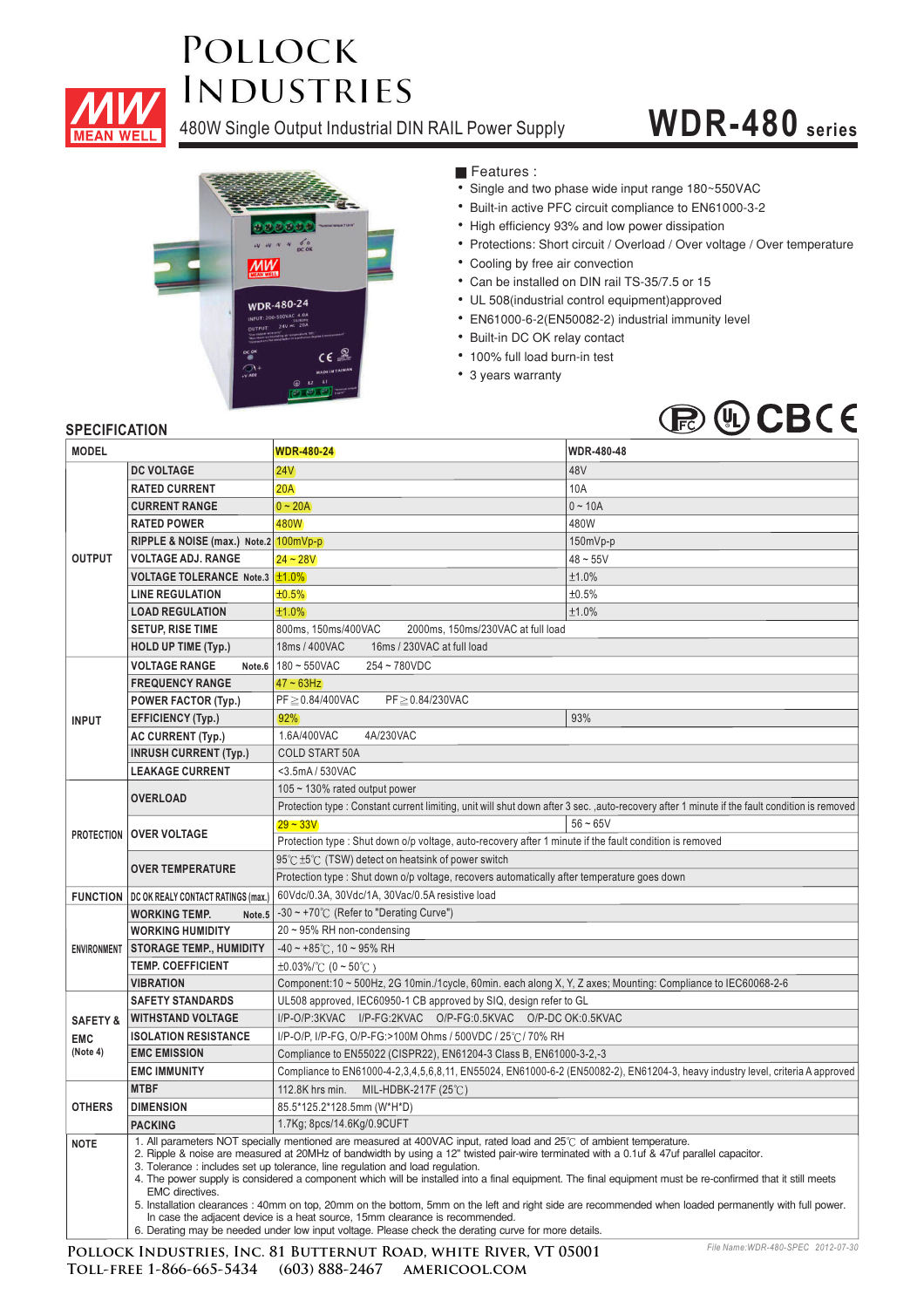

480W Single Output Industrial DIN RAIL Power Supply **WDR-480 series**